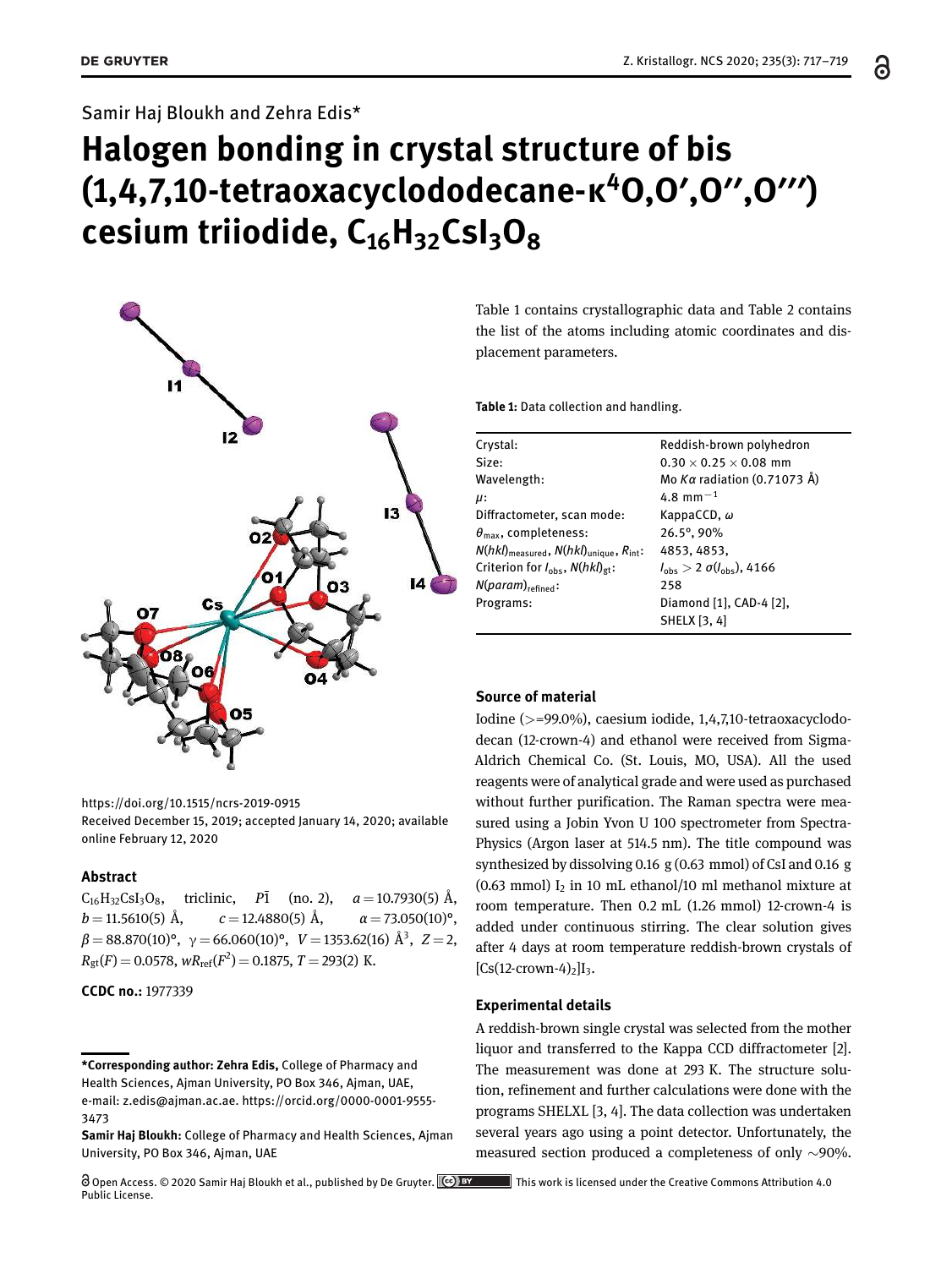**718**  $\longrightarrow$  Bloukh and Edis:  $C_{16}H_{32}CsI_3O_8$ 

**Table 2:** Fractional atomic coordinates and isotropic or equivalent isotropic displacement parameters (Å<sup>2</sup>).

| Atom             | x             | у           | z             | $U_{\text{iso}}* / U_{\text{eq}}$ |
|------------------|---------------|-------------|---------------|-----------------------------------|
| Cs               | 0.36854(8)    | 0.42183(7)  | $-0.21734(8)$ | 0.0538(3)                         |
| 11               | 0.500000      | 0.000000    | 0.500000      | 0.0446(3)                         |
| 12               | 0.23561(9)    | 0.11040(10) | 0.36787(8)    | 0.0626(3)                         |
| 13               | 0.000000      | 0.000000    | 0.000000      | 0.0441(3)                         |
| 14               | 0.21930(11)   | 0.19988(12) | 0.17295(10)   | 0.0860(4)                         |
| 01               | 0.1124(8)     | 0.4182(8)   | $-0.1014(7)$  | 0.0480(19)                        |
| 02               | 0.3444(8)     | 0.1692(8)   | $-0.0486(7)$  | 0.0474(19)                        |
| 03               | 0.3301(8)     | 0.1992(8)   | $-0.2842(7)$  | 0.050(2)                          |
| 04               | 0.0954(9)     | 0.4446(8)   | $-0.3370(7)$  | 0.054(2)                          |
| 05               | 0.3400(10)    | 0.6302(9)   | $-0.4481(9)$  | 0.063(2)                          |
| 06               | 0.1620(10)    | 0.7223(9)   | $-0.2905(8)$  | 0.062(2)                          |
| 07               | 0.3787(11)    | 0.6442(11)  | $-0.1242(8)$  | 0.067(3)                          |
| 08               | 0.5586(11)    | 0.5675(10)  | $-0.2827(9)$  | 0.069(3)                          |
| C <sub>1</sub>   | 0.1054(13)    | 0.2993(12)  | $-0.0333(11)$ | 0.052(3)                          |
| H <sub>1</sub> A | 0.074901      | 0.259715    | $-0.079815$   | $0.062*$                          |
| H <sub>1</sub> B | 0.041017      | 0.318870    | 0.021213      | $0.062*$                          |
| C <sub>2</sub>   | 0.2463(14)    | 0.2037(13)  | 0.0270(9)     | 0.052(3)                          |
| H2A              | 0.275028      | 0.244174    | 0.073805      | $0.062*$                          |
| H <sub>2</sub> B | 0.241963      | 0.123426    | 0.076013      | $0.062*$                          |
| C <sub>3</sub>   | 0.3434(13)    | 0.0667(11)  | $-0.0891(11)$ | 0.052(3)                          |
| H3A              | 0.250638      | 0.076411    | $-0.100518$   | $0.062*$                          |
| H3B              | 0.395983      | $-0.019724$ | $-0.034673$   | $0.062*$                          |
| C <sub>4</sub>   | 0.4050(13)    | 0.0770(13)  | $-0.1989(12)$ | 0.058(3)                          |
| H4A              | 0.497468      | 0.067638    | $-0.186108$   | $0.070*$                          |
| H4B              | 0.409831      | 0.004227    | $-0.224964$   | $0.070*$                          |
| C5               | 0.2051(14)    | 0.2103(15)  | $-0.3291(12)$ | 0.060(3)                          |
| H <sub>5</sub> A | 0.153590      | 0.185955    | $-0.268890$   | $0.072*$                          |
| H <sub>5</sub> B | 0.221567      | 0.151826    | $-0.375010$   | $0.072*$                          |
| C6               | 0.1271(15)    | 0.3542(16)  | $-0.4002(12)$ | 0.065(4)                          |
| H6A              | 0.181019      | 0.376693    | $-0.459030$   | $0.078*$                          |
| H6B              | 0.043011      | 0.364145    | $-0.436158$   | $0.078*$                          |
| C7               | $-0.0169(12)$ | 0.4564(14)  | $-0.2771(11)$ | 0.057(3)                          |
| H7A              | $-0.021205$   | 0.370668    | $-0.249384$   | $0.068*$                          |
| H7B              | $-0.099916$   | 0.518725    | $-0.326378$   | $0.068*$                          |
| C8               | $-0.0058(13)$ | 0.5038(14)  | $-0.1811(12)$ | 0.060(3)                          |
| H8A              | $-0.005037$   | 0.590928    | $-0.210338$   | $0.072*$                          |
| H8B              | $-0.086363$   | 0.514050    | $-0.142023$   | $0.072*$                          |
| C <sub>9</sub>   | 0.2027(15)    | 0.7218(16)  | $-0.4755(11)$ | 0.066(4)                          |
| H9A              | 0.146684      | 0.673581    | $-0.473231$   | $0.079*$                          |
| H9B              | 0.190630      | 0.779823    | $-0.552091$   | $0.079*$                          |
| C10              | 0.1542(15)    | 0.8040(15)  | $-0.4006(14)$ | 0.072(4)                          |
| H10A             | 0.209740      | 0.852401    | $-0.401470$   | $0.086*$                          |
| H10B             | 0.060602      | 0.868192    | $-0.426528$   | $0.086*$                          |
| C <sub>11</sub>  | 0.1510(17)    | 0.7807(19)  | $-0.2026(17)$ | 0.081(5)                          |
| H11A             | 0.122101      | 0.731085    | $-0.138136$   | $0.097*$                          |
| H11B             | 0.080414      | 0.870939    | $-0.228118$   | $0.097*$                          |
| C12              | 0.274(2)      | 0.7846(19)  | $-0.167(2)$   | 0.099(6)                          |
| H12A             | 0.259277      | 0.826174    | $-0.107756$   | $0.118*$                          |
| H12B             | 0.304444      | 0.835456    | $-0.229550$   | $0.118*$                          |
| C13              | 0.5069(18)    | 0.6462(16)  | $-0.1243(12)$ | 0.071(4)                          |
| H13A             | 0.570939      | 0.563908    | $-0.070946$   | $0.085*$                          |
| H13B             | 0.502189      | 0.718707    | $-0.097817$   | $0.085*$                          |
| C <sub>14</sub>  | 0.5616(16)    | 0.6618(17)  | $-0.2357(14)$ | 0.070(4)                          |
| H14A             | 0.507431      | 0.750441    | $-0.286255$   | $0.084*$                          |
| H14B             | 0.654702      | 0.651959    | $-0.226303$   | $0.084*$                          |
|                  |               |             |               |                                   |

| Atom              | x          | ν          | z             | $U_{\text{iso}}$ */ $U_{\text{eq}}$ |
|-------------------|------------|------------|---------------|-------------------------------------|
| C <sub>15</sub>   | 0.5652(16) | 0.6016(17) | $-0.4012(14)$ | 0.071(4)                            |
| <b>H15A</b>       | 0.605275   | 0.519782   | $-0.420783$   | $0.085*$                            |
| <b>H15B</b>       | 0.626941   | 0.644803   | $-0.418690$   | $0.085*$                            |
| C <sub>16</sub>   | 0.4349(15) | 0.6893(16) | $-0.4744(12)$ | 0.067(4)                            |
| H <sub>16</sub> A | 0.397861   | 0.775826   | $-0.462735$   | $0.081*$                            |
| <b>H16B</b>       | 0.450644   | 0.701547   | $-0.552887$   | $0.081*$                            |

Nevertheless during the refinement no correlation effects were detected.

## **Comment**

Polyiodides are interesting compounds with a rich chemistry and many applications, especially as antimicrobial agents [5]. Previously, polyiodides and iodine were incorporated into cellulose membranes [6], polymer foams [7], silicon membranes [8] and wound dressing applications in form of nanoparticles [9] due to their microbicidal actions. Only few examples of polyiodides with 12-crown-4 and alkalimetal cations have been reported previously [10, 11]. In these compounds, the crown ether and the metal cation stabilize the polyiodide structures by forming sandwich structures [10, 11]. The long time stability of a polyiodide is important for its use as antimicrobial agent to increase its long term effectiveness, durability and reduce the iodine sublimation [6]. Triiodides seem to be the most interesting class of polyiodides due to their stability. There are hundreds of examples of triiodides in the literature [12]. Halogen bonding is a major factor of stability in polyiodides within three-center-systems [13] and their resulting antimicrobial activity [14].

The asymmetric unit of the title structure contains two crystallographically independent, isolated, symmetrical, linear triiodide anions  $\mathrm{I}_3^-$  with crystallographic inversion symmetry. The bond lengths and angles within these structures are in expected ranges and are another example of a threecenter-system [I-I-I]<sup>−</sup> with halogen bonding like the previously reported triiodies in our group [14]. This three-centersystem is an indicator for possible antimicrobial activities. As reported before [14], the complex compound interacts with the cell membrane of the microorganism due to electrostatic interactions and is deformed. This results in gradual free molecular iodine release from the triiodide-unit. Iodine directly attacks the pathogens by destroying their cell membrane and causing protein oxidation [5, 9, 14]. There is only one strong Raman stretching vibration at 108  $cm^{-1}$  for the triiodide, which is available in our previous compounds [14] and in the very recently reported cyclic  $I_{10}$ <sup>-2</sup> anion [15]. The later showed another strong line at 172  $cm^{-1}$  due to weak